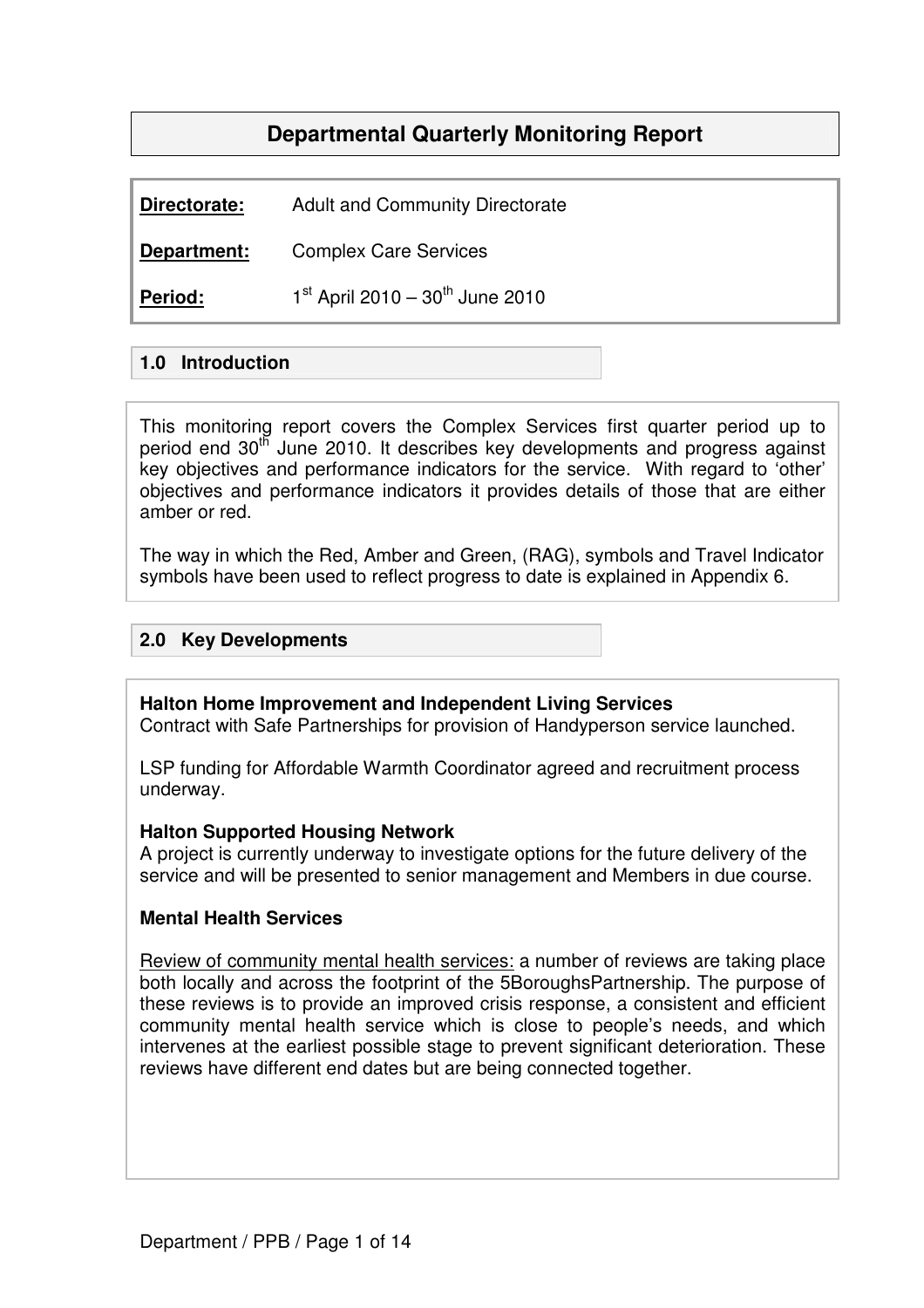Personalisation: two successful events took place in 2010 with commissioners, and senior managers from the 5BoroughsPartnership and local authorities. These were aimed at improving awareness of personalisation and identifying actions which ensured delivery across all mental health services. Clear actions are to be identified and taken forward across the sectors.

Mental Capacity Act/Deprivation of Liberty Safeguards: a programme of work is being developed with residential and nursing care providers to ensure they are fully aware of their roles and responsibilities under these pieces of legislation.

Older People's Mental Health Services: work continues to develop and deliver an Assessment, Care and Treatment Service (ACTS) for people diagnosed with dementia. A project manager has been appointed and a project plan is being developed. The purpose of this service will be to intervene and assess people at an earlier stage, with a range of multidisciplinary and specialist service responses which will provide a needs-led and integrated service.

### **3.0 Emerging Issues**

#### **Halton Home Improvement and Independent Living Services**

An independent review of Supported Housing Network tenants' finances to be commissioned to ensure that tenants have flexible access to and control of their finances and are assisted appropriately.

#### **Mental Health Services:**

Police referrals: Cheshire Police are often the first point of contact in the community for identifying people with complex needs who may be vulnerable. They have a referral system which alerts authorities to these needs, but these are not currently being managed effectively. This is an opportunity for service redesign to ensure that current resources are used as effectively as possible, and this will be developed further in the next Quarter.

Deprivation of Liberty Safeguards: as case law continues to define how DoLS should be applied, it is clear that the scope of this legislation is widening. The implications of this for Halton will be evaluated.

#### **4.0 Service Objectives / milestones**

#### **4.1 Progress against 'key' objectives / milestones**

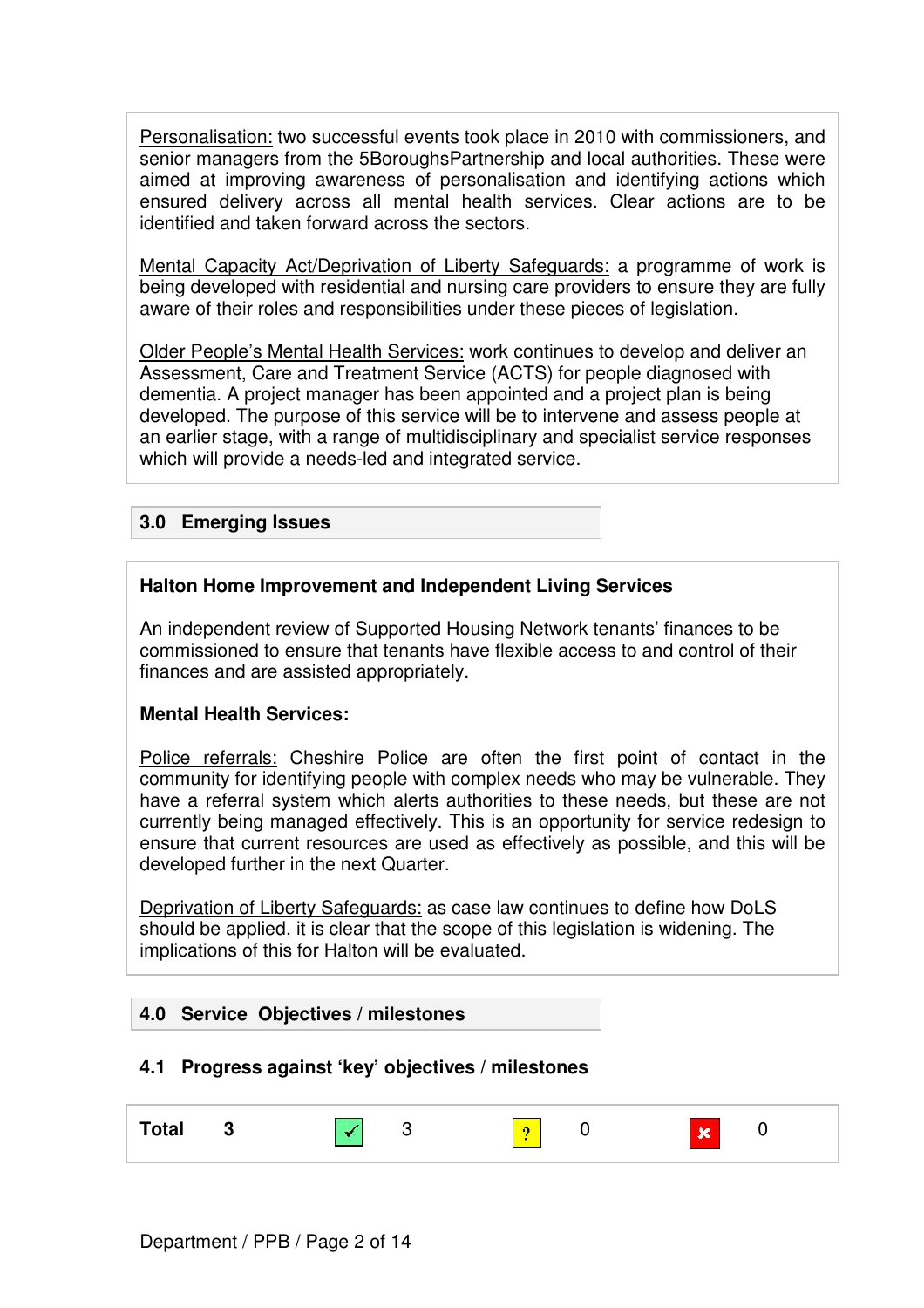All key objectives are performing on or above target as detailed in Appendix 1

### **4.2 Progress against 'other' objectives / milestones**

| Total |  |  | <b>But</b> |  |
|-------|--|--|------------|--|
|       |  |  |            |  |

For quarter 1 information is available on the 1 amber indicator as detailed in Appendix 2

### **5.0 Performance indicators**

### **5.1 Progress Against 'key' performance indicators**

| Total | ∼ | <b>COL</b> | $\mathbf x$<br>u |
|-------|---|------------|------------------|
|       |   |            |                  |
|       |   |            |                  |

This indicator is reported in Appendix 3

## **5.2 Progress Against 'other' performance indicators**

| Total 9 |  | $\sqrt{ }$ 0 |  |  | $\begin{array}{ c c c c c } \hline \hline \mathbf{0} & \mathbf{5} \end{array}$ | $\pmb{\times}$ | $\overline{A}$ |
|---------|--|--------------|--|--|--------------------------------------------------------------------------------|----------------|----------------|
|---------|--|--------------|--|--|--------------------------------------------------------------------------------|----------------|----------------|

Currently there are 5 amber indicators to report and 4 red indicators this quarter as detailed in Appendix 4.

## **6.0 Risk Control Measures**

Where a Key Service Objective has been assessed and found to have an associated 'High' risk, progress against the application of risk treatment measures will be reported in quarters 2 and 4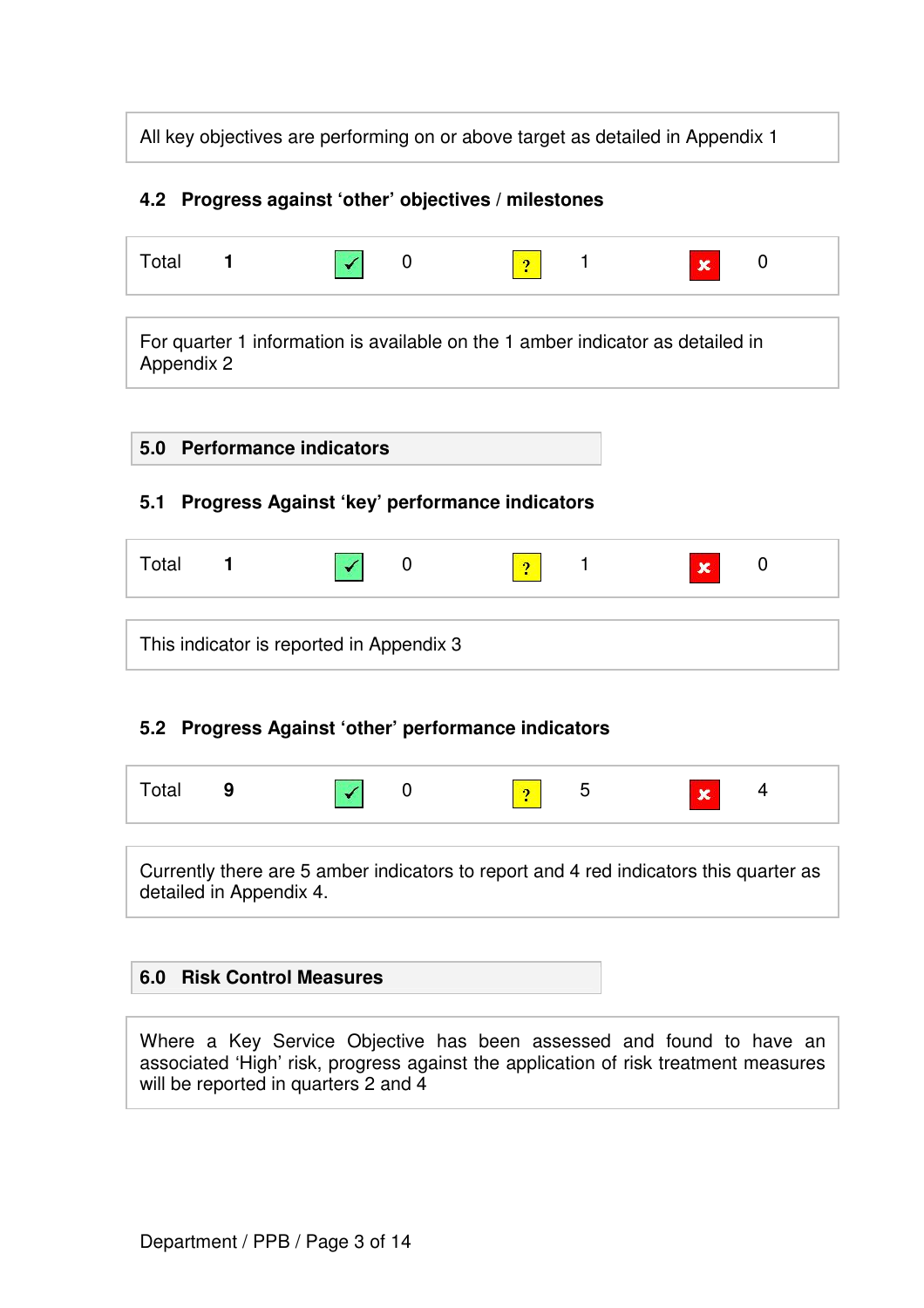## **7.0 Data quality statement**

The author provides assurance that the information contained within this report is accurate and valid and that every effort has been made to avoid the omission of data. Where data has been estimated, sourced externally, or where there are any concerns regarding the limitations of its use this has been clearly annotated**.**

### **8.0 Appendices**

| Appendix 1 Progress Against 'key' objectives / milestones   |
|-------------------------------------------------------------|
| Appendix 2 Progress against 'other' objectives / milestones |
| Appendix 3 Progress against 'key' performance indicators    |
| Appendix 4 Progress against 'other' performance indicators  |
| Appendix 5 Financial Statement                              |
| Appendix 6 Explanation of use of symbols                    |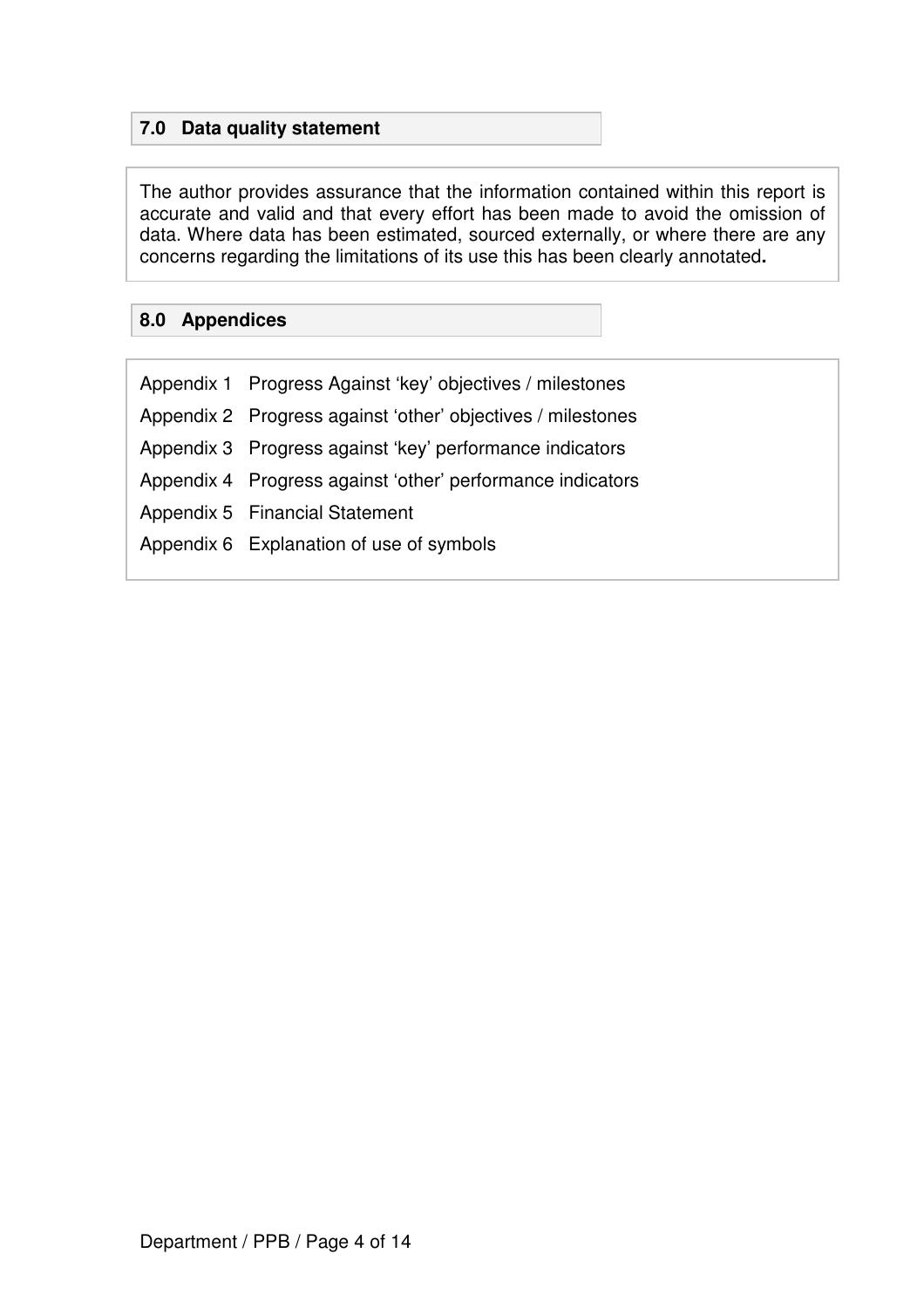### **Appendix 1: Progress Against 'key' objectives / milestones**

| $ $ Ref             | <b>Objective</b>                                                                                                                                                                                                      |
|---------------------|-----------------------------------------------------------------------------------------------------------------------------------------------------------------------------------------------------------------------|
| $\frac{1}{2}$ CCS 1 | Working in partnership with statutory and non statutory organisations, evaluate, plan, commission and redesign services to<br>ensure that they meet the needs and improve outcomes for people with Complex Care needs |

| <b>Milestones</b>                                                                                        | <b>Progress</b><br>.Q 1 | <b>Supporting Commentary</b>                                                 |
|----------------------------------------------------------------------------------------------------------|-------------------------|------------------------------------------------------------------------------|
| Implement the Local Dementia Strategy, to ensure<br>effective services are in place Mar 2011. (AOF6 & 7) |                         | Project Manager now appointed and multi-agency agreement to<br>project plan. |

| $ $ Ref | <b>Objective</b>                                                                                                                                                                                                          |
|---------|---------------------------------------------------------------------------------------------------------------------------------------------------------------------------------------------------------------------------|
| CCS2    | l Effectively consult and engage with people who have Complex Care needs to evaluate service delivery, highlight any areas  <br>for improvement and contribute towards the effective re-design of services where required |

| <b>Milestones</b>                                                                                                                                                                                     | Progress<br><b>Q</b> 1 | <b>Supporting Commentary</b>             |
|-------------------------------------------------------------------------------------------------------------------------------------------------------------------------------------------------------|------------------------|------------------------------------------|
| Continue to survey and quality test service user and<br>carers experience of services to evaluate service delivery<br>to ensure that they are receiving the appropriate<br>outcomes Mar 2011 (AOF 32) |                        | Review and revision of surveys underway. |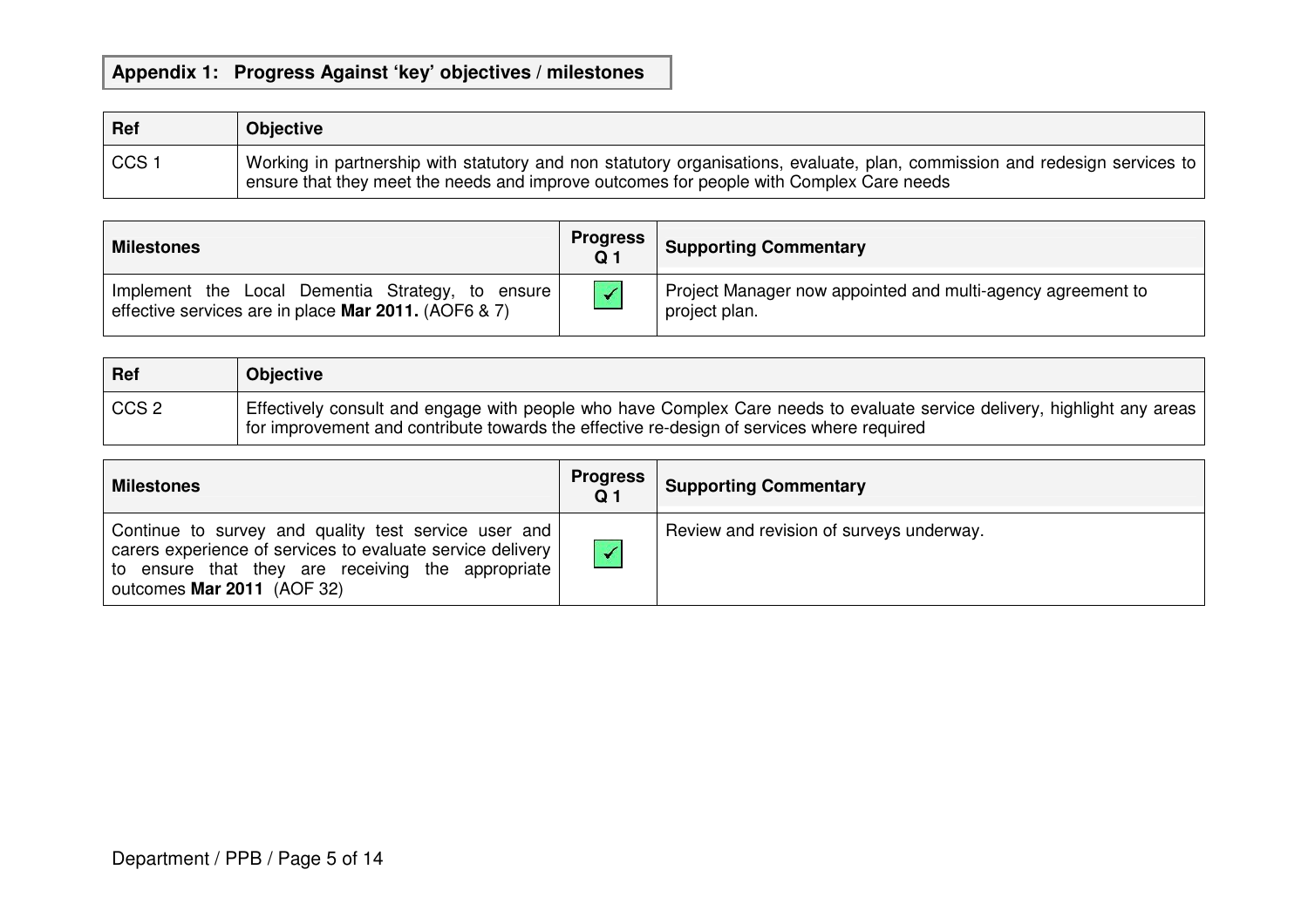### **Appendix 1: Progress Against 'key' objectives / milestones**

| Ref              | <b>Objective</b>                                                                                                                                                                                     |
|------------------|------------------------------------------------------------------------------------------------------------------------------------------------------------------------------------------------------|
| CCS <sub>3</sub> | Ensure that there are effective business processes and services in place to enable the Directorate to manage, procure and<br>deliver high quality, value for money services that meet people's needs |

| <b>Milestones</b>                                                                                                                                    | <b>Progress</b><br>Q <sub>1</sub> | <b>Supporting Commentary</b>                                                                                                                                                  |
|------------------------------------------------------------------------------------------------------------------------------------------------------|-----------------------------------|-------------------------------------------------------------------------------------------------------------------------------------------------------------------------------|
| Consider with our PCT partners the recommendations<br>and implications of the review of Halton's section 75<br>agreement Mar 2011 (AOF 33,34 and 35) | $\checkmark$                      | Detailed proposals for new governance and commissioning<br>arrangements produced. Subject to final agreement by senior<br>managers. White paper on future of NHS will impact. |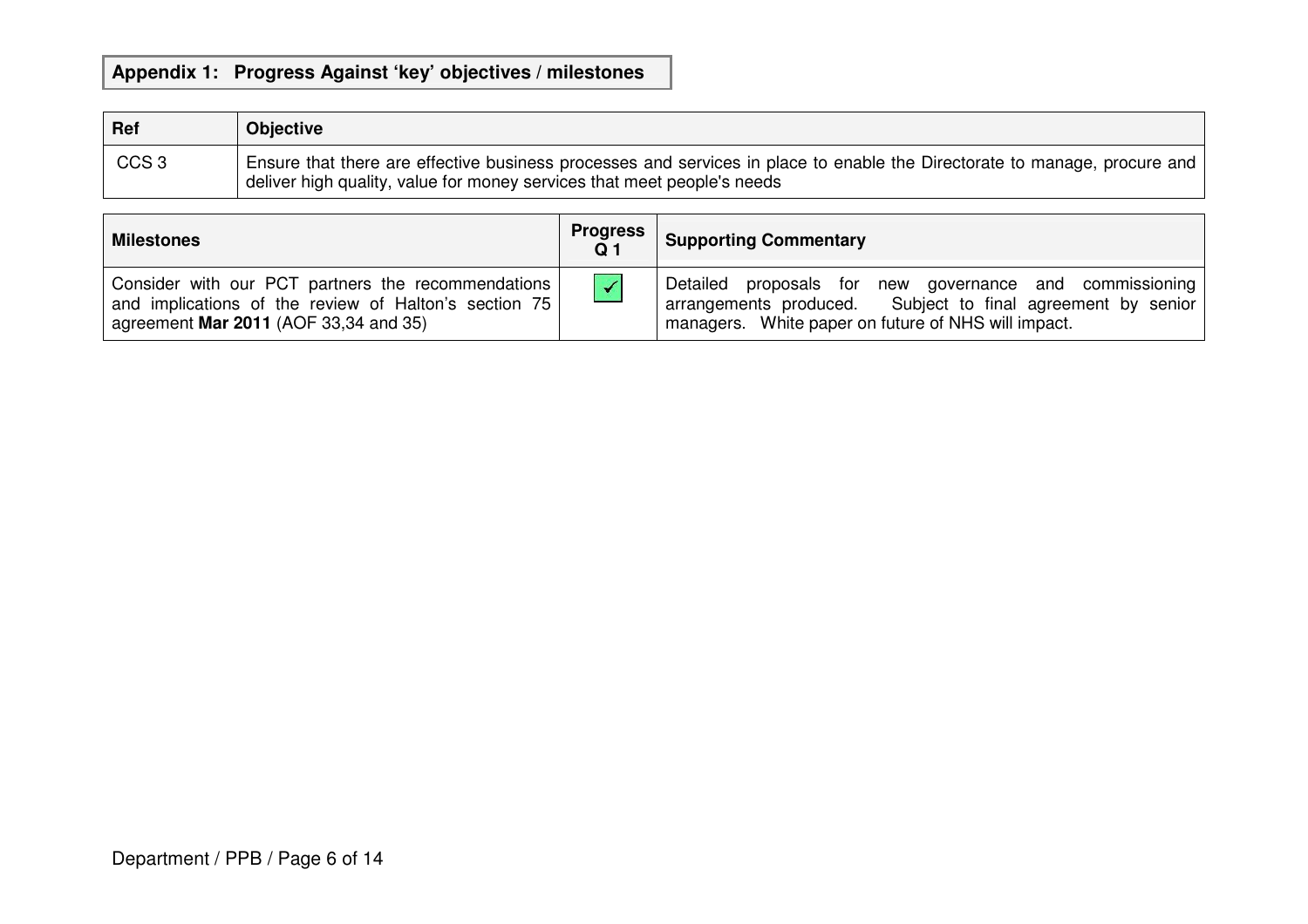### **Appendix 2: Progress against 'other' objectives/milestones**

| Ref          | <b>Objective</b>                                                                                                                                                                                                        |
|--------------|-------------------------------------------------------------------------------------------------------------------------------------------------------------------------------------------------------------------------|
| $\mid$ CCS 1 | Vorking in partnership with statutory and non statutory organisations, evaluate, plan, commission and redesign services to  <br>ensure that they meet the needs and improve outcomes for people with Complex Care needs |

| <b>Milestones</b>                                                                                                                                  | <b>Progress</b> | <b>Supporting Commentary</b>                      |
|----------------------------------------------------------------------------------------------------------------------------------------------------|-----------------|---------------------------------------------------|
| Contribute to the implementation of the Council wide<br>Volunteering Strategy as a means to improving services<br>to communities Mar 2011 (AOF 21) | $\overline{?}$  | Resource implications currently being considered. |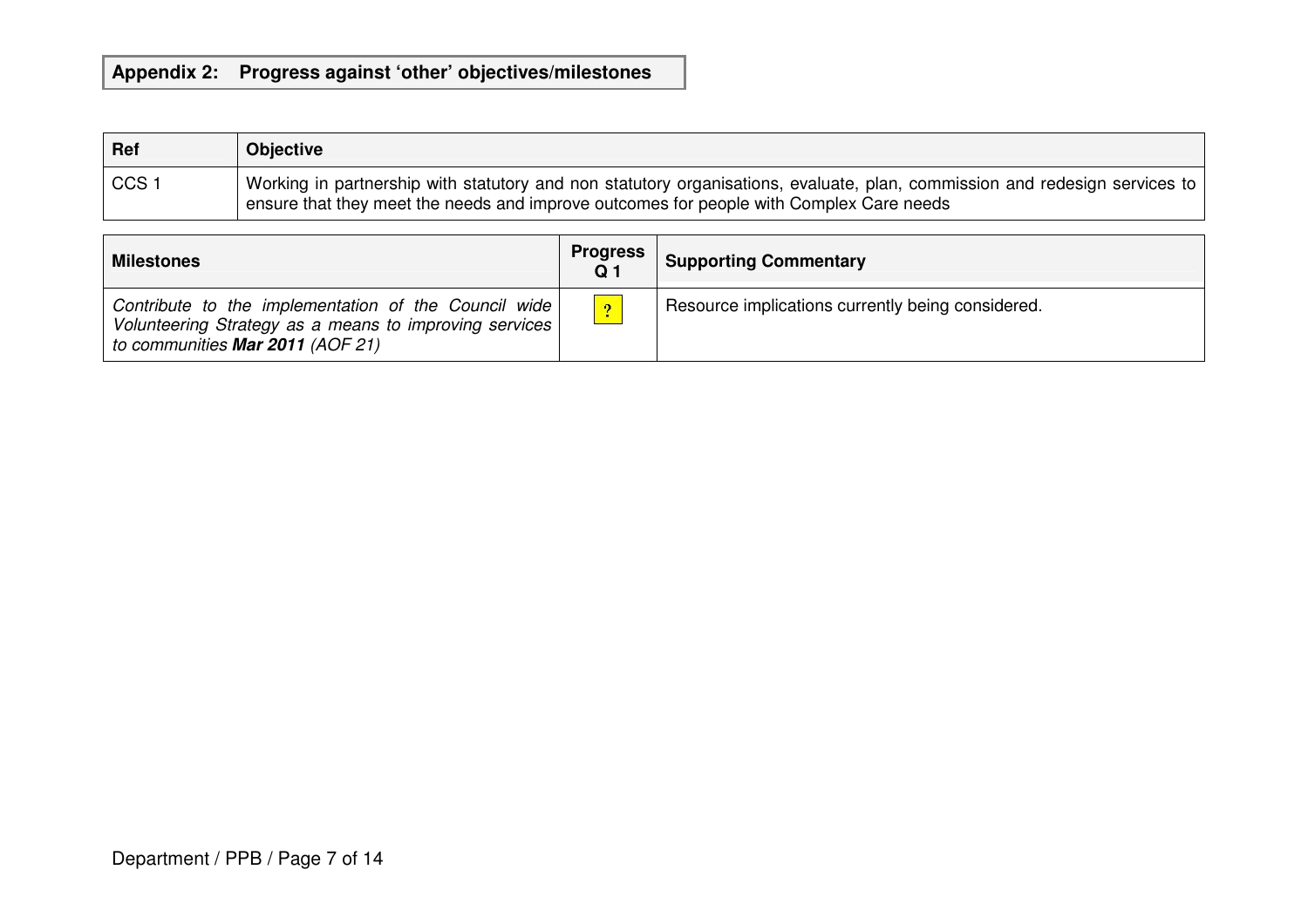## **Appendix 3: Progress against 'key' performance indicators**

| <b>Ref</b> | <b>Description</b> | Actual<br>2009/10 | Target<br>2010/11 | Quarter 1 | <b>Current</b><br><b>Progress</b> | Direction of<br><b>Travel</b> | <b>Supporting Commentary</b> |
|------------|--------------------|-------------------|-------------------|-----------|-----------------------------------|-------------------------------|------------------------------|
|            |                    |                   |                   |           |                                   |                               |                              |

| <b>Service Delivery</b> |                                                                         |        |     |        |                |                                                                                                                                                                                                                                                                        |
|-------------------------|-------------------------------------------------------------------------|--------|-----|--------|----------------|------------------------------------------------------------------------------------------------------------------------------------------------------------------------------------------------------------------------------------------------------------------------|
| <b>NI 145</b>           | <b>Adults with Learning</b><br>Disabilities in Settled<br>accommodation | 81.99% | 90% | 79.57% | $\overline{?}$ | The data for this is dependent on the<br>ALD team loading client level data<br>against the appropriate Carefirst<br>categories. This information is not<br>routinely collected at present and is<br>currently subject to a year-end manual<br>data collection process. |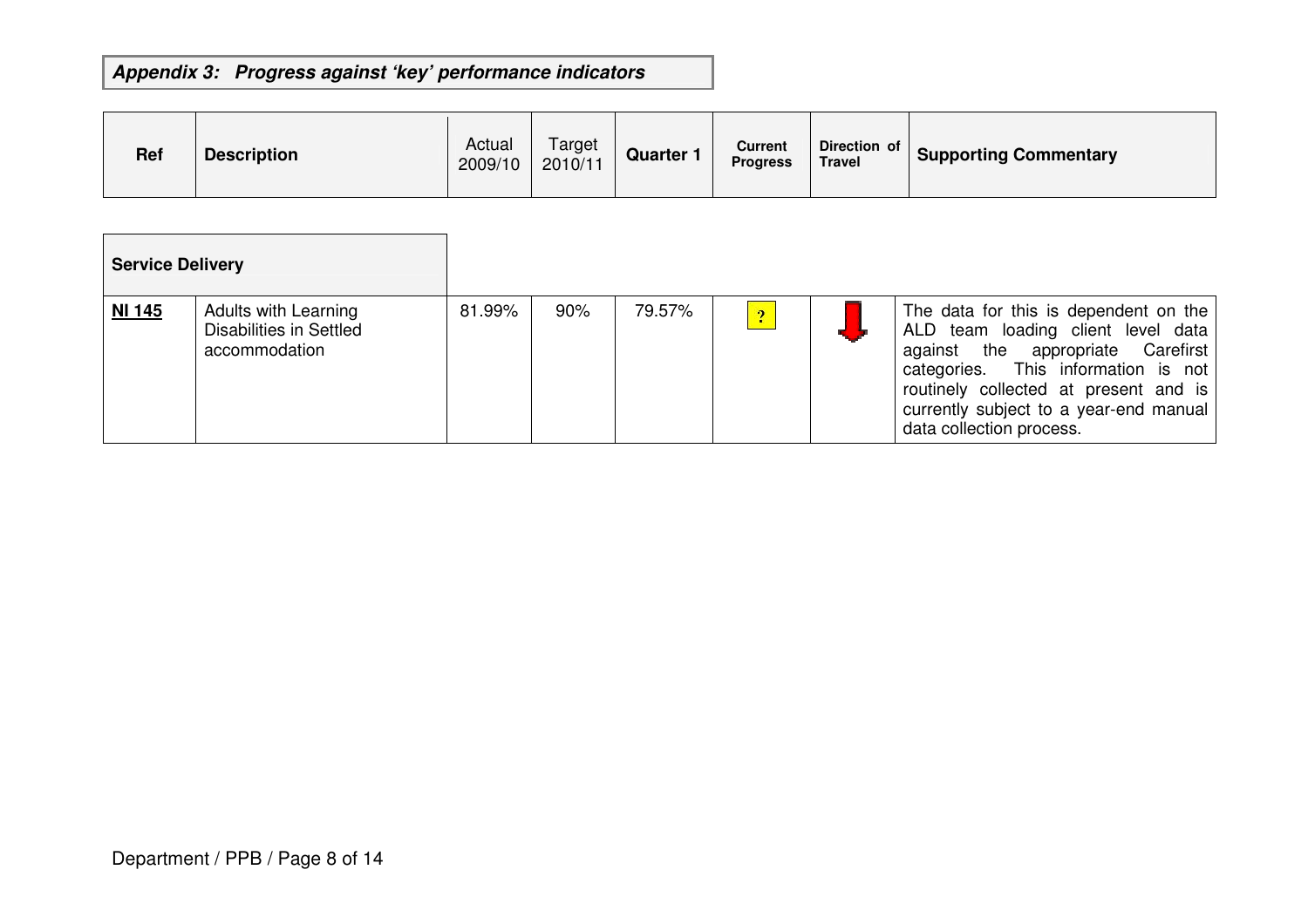## **Appendix 4: Progress against 'other' performance indicators**

| <b>Ref</b> | <b>Description</b> | Actual<br>2009/10 | Target<br>2010/11 | <b>Quarter 1</b> | Current<br><b>Progress</b> | Direction of<br><b>Travel</b> | <b>Supporting Commentary</b> |
|------------|--------------------|-------------------|-------------------|------------------|----------------------------|-------------------------------|------------------------------|
|------------|--------------------|-------------------|-------------------|------------------|----------------------------|-------------------------------|------------------------------|

| <b>Cost &amp; Efficiency</b> |                                                                                                  |     |     |  |                                                                                                                                       |
|------------------------------|--------------------------------------------------------------------------------------------------|-----|-----|--|---------------------------------------------------------------------------------------------------------------------------------------|
| CCS <sup>+</sup>             | % of client group expenditure<br>(MH) spent on domiciliary care<br>services (Previously AWA LI1) | 24% | 28% |  | $\boxed{Q1}$ for 10/11 actual is lower than $Q1$<br>09/10 actual. Due to creditor invoices<br>outstanding it is difficult to compare. |

| <b>Fair Access</b> |                                                                                                         |    |    |  |                                                                                                                                       |
|--------------------|---------------------------------------------------------------------------------------------------------|----|----|--|---------------------------------------------------------------------------------------------------------------------------------------|
| CSS <sub>2</sub>   | Number of learning disabled<br>people helped into voluntary<br>work in the year (Previously<br>AWA LI5) | 56 | 43 |  | In Q1 2009/10 40 people were helped<br>The<br>voluntary<br>employment.<br>into<br>variance has resulted in a downward<br>trend in Q1. |

|                  | <b>Service Delivery</b>                                                              |      |      |      |                         |                                                                           |
|------------------|--------------------------------------------------------------------------------------|------|------|------|-------------------------|---------------------------------------------------------------------------|
| CSS <sub>6</sub> | Adults with physical disabilities<br>helped to live at home<br>(Previously AWA LI11) | 8.15 | 8.00 | 7.88 | $\boxed{2}$             | Q1 performance relates to 593 clients,<br>10 less than the previous year. |
| CSS <sub>7</sub> | Adults with learning disabilities<br>helped to live at home<br>(Previously AWA LI12) | 4.24 | 4.30 | 4.20 | $\overline{\mathbf{?}}$ | Q1 performance relates to 316 clients,<br>25 less than the previous year. |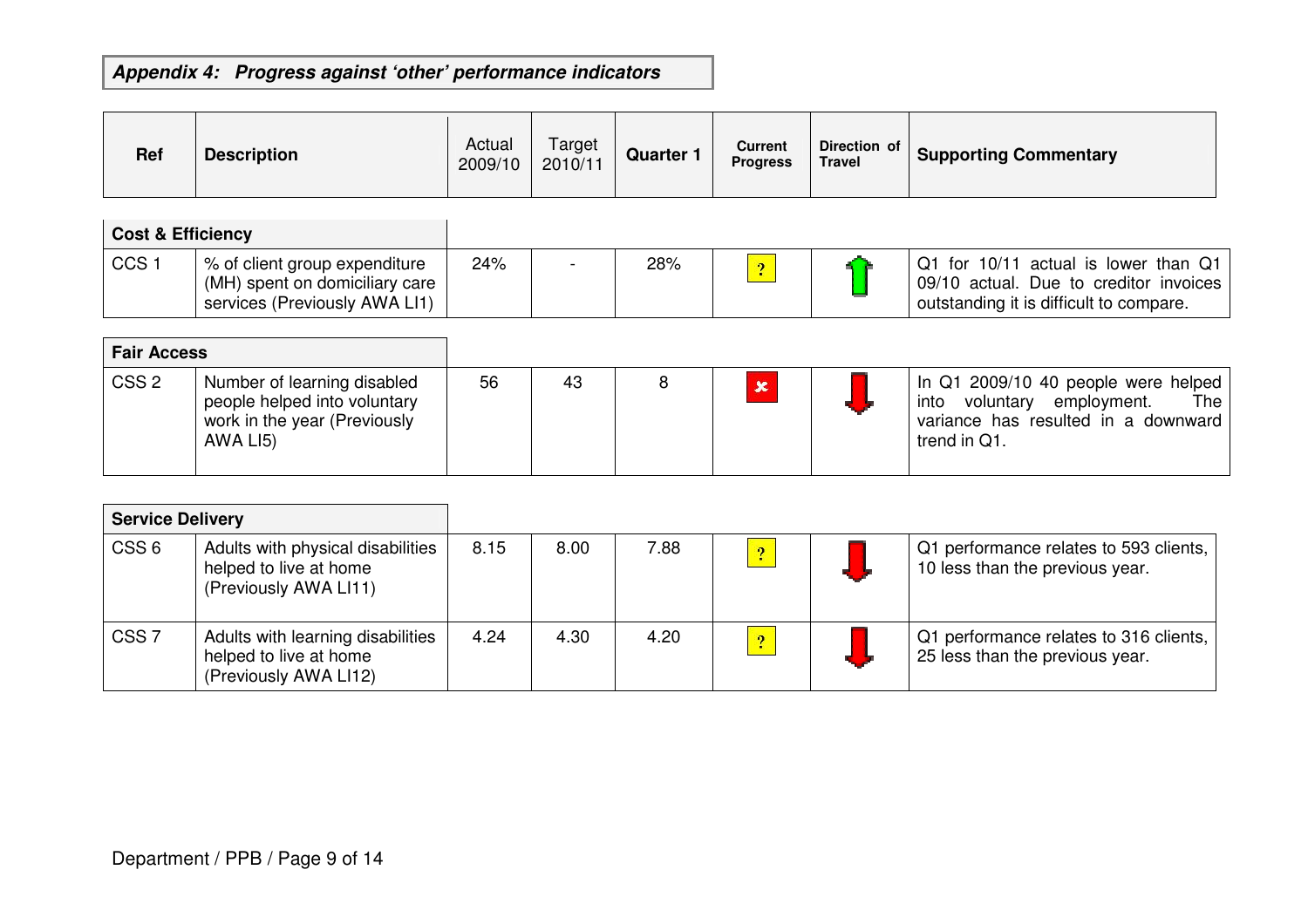## **Appendix 4: Progress against 'other' performance indicators**

| <b>Ref</b> | <b>Description</b> | Actual<br>2009/10 | Target<br>2010/11 | Quarter | Current<br><b>Progress</b> | Direction of  <br><b>Travel</b> | <b>Supporting Commentary</b> |
|------------|--------------------|-------------------|-------------------|---------|----------------------------|---------------------------------|------------------------------|
|            |                    |                   |                   |         |                            |                                 |                              |

|               | <b>Area Partner National Indicators:</b>                                                                                                                                                                                                                                                                                                |         |        |        |                |     |                                                                         |  |  |
|---------------|-----------------------------------------------------------------------------------------------------------------------------------------------------------------------------------------------------------------------------------------------------------------------------------------------------------------------------------------|---------|--------|--------|----------------|-----|-------------------------------------------------------------------------|--|--|
|               | The indicators below form part of the new National Indicator Set introduced on 1 <sup>st</sup> April 2008. Responsibility for setting the target, and reporting performance<br>data, will sit with one or more local partners. As data sharing protocols are developed, baseline information and targets will be added to this section. |         |        |        |                |     |                                                                         |  |  |
|               |                                                                                                                                                                                                                                                                                                                                         |         |        |        |                |     |                                                                         |  |  |
| NI 39         | <b>Hospital Admissions for</b>                                                                                                                                                                                                                                                                                                          |         |        |        |                |     | Data based on a two year average                                        |  |  |
|               | Alcohol related harm                                                                                                                                                                                                                                                                                                                    | 2548.6E | 2309   | 616    | $\overline{?}$ | N/A | has been used as the data warehouse                                     |  |  |
|               |                                                                                                                                                                                                                                                                                                                                         |         |        |        |                |     | is in the final stage of an essential                                   |  |  |
|               |                                                                                                                                                                                                                                                                                                                                         |         |        |        |                |     | upgrade. Direction of Travel cannot                                     |  |  |
|               |                                                                                                                                                                                                                                                                                                                                         |         |        |        |                |     | be determined as no data was                                            |  |  |
|               |                                                                                                                                                                                                                                                                                                                                         |         |        |        |                |     | available for Q1 2009 to allow a year                                   |  |  |
| <b>NI 120</b> |                                                                                                                                                                                                                                                                                                                                         | Male:   | Male   | Male   |                |     | on year comparison to be made.                                          |  |  |
|               | All-age all cause mortality rate                                                                                                                                                                                                                                                                                                        | 803.8e  | 755    | 831.9  |                |     | The data for quarter 1 shows an                                         |  |  |
|               |                                                                                                                                                                                                                                                                                                                                         |         |        |        | $\pmb{\times}$ |     | annual figure for mortality up until the<br>May 2010. The figures show  |  |  |
|               |                                                                                                                                                                                                                                                                                                                                         | Female: | Female | Female |                |     | promising reductions in mortality for                                   |  |  |
|               |                                                                                                                                                                                                                                                                                                                                         | 597.3e  | 574    | 565.5  |                |     | females in particular. Both Male and                                    |  |  |
|               |                                                                                                                                                                                                                                                                                                                                         |         |        |        |                |     | Female rates continue to drop in                                        |  |  |
|               |                                                                                                                                                                                                                                                                                                                                         |         |        |        |                |     | comparison to 2007/08 baseline                                          |  |  |
|               |                                                                                                                                                                                                                                                                                                                                         |         |        |        |                |     | figures resulting in a positive direction                               |  |  |
|               |                                                                                                                                                                                                                                                                                                                                         |         |        |        |                |     | of travel.                                                              |  |  |
| <b>NI 121</b> | Mortality rate from all                                                                                                                                                                                                                                                                                                                 | 88.8e   | 78.31  | 92.7   | $\mathbf x$    |     | Data for Q1 is based on an annual                                       |  |  |
|               | circulatory diseases at ages                                                                                                                                                                                                                                                                                                            |         |        |        |                |     | rate up until the end of May 2010.                                      |  |  |
|               | under 75                                                                                                                                                                                                                                                                                                                                |         |        |        |                |     | Since the year end 2009 (unverified                                     |  |  |
|               |                                                                                                                                                                                                                                                                                                                                         |         |        |        |                |     | data) there has been a slight rise in                                   |  |  |
|               |                                                                                                                                                                                                                                                                                                                                         |         |        |        |                |     | CVD mortality under the age of 75.                                      |  |  |
|               |                                                                                                                                                                                                                                                                                                                                         |         |        |        |                |     | This may be due to natural variation                                    |  |  |
|               |                                                                                                                                                                                                                                                                                                                                         |         |        |        |                |     | but needs to be monitored closely.<br>However there has been an overall |  |  |
|               |                                                                                                                                                                                                                                                                                                                                         |         |        |        |                |     | trend downward but there would need                                     |  |  |
|               |                                                                                                                                                                                                                                                                                                                                         |         |        |        |                |     | to be accelerated to meet the year                                      |  |  |
|               |                                                                                                                                                                                                                                                                                                                                         |         |        |        |                |     | end target.                                                             |  |  |
|               |                                                                                                                                                                                                                                                                                                                                         |         |        |        |                |     |                                                                         |  |  |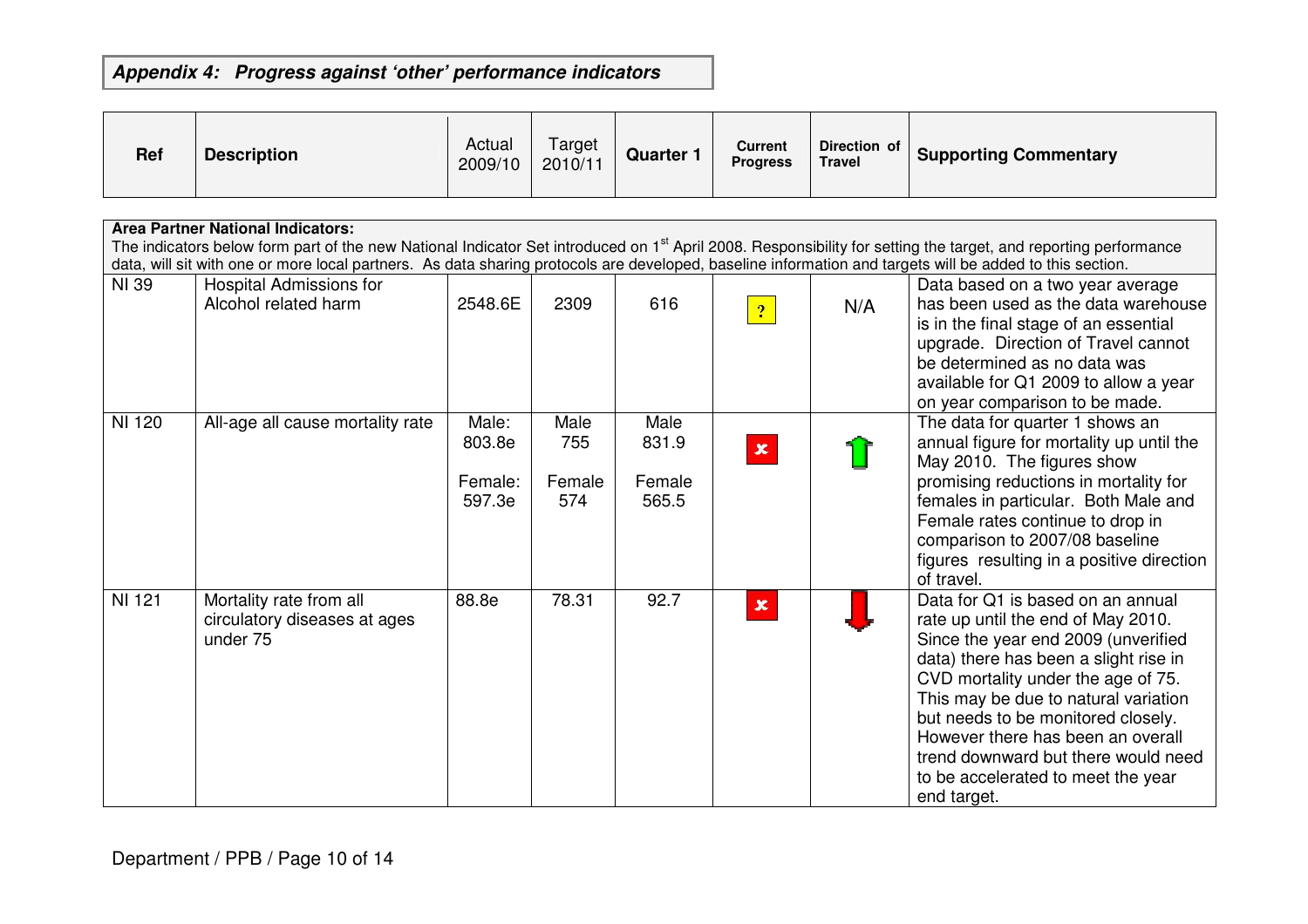## **Appendix 4: Progress against 'other' performance indicators**

| <b>Ref</b> | <b>Description</b>                              | Actual<br>2009/10 | Target<br>2010/11 | <b>Quarter 1</b> | <b>Current</b><br><b>Progress</b> | Direction of<br><b>Travel</b> | <b>Supporting Commentary</b>                                                                                                                                                                                                                                                              |
|------------|-------------------------------------------------|-------------------|-------------------|------------------|-----------------------------------|-------------------------------|-------------------------------------------------------------------------------------------------------------------------------------------------------------------------------------------------------------------------------------------------------------------------------------------|
| NI 122     | Mortality from all cancers at<br>ages under 75  | 166.8e            | 126.41            | 146.4            | $\pmb{\times}$                    |                               | The current reduction to 146.4 looks<br>promising but should be viewed<br>cautiously as it may be due to natural<br>fluctuations in deaths rather specific<br>interventions. However the<br>programmes in place to deliver on this<br>target should be starting to impact on<br>the rate. |
| NI 126     | Early access for women to<br>maternity services | 1319e             | 3229<br>85.5%     | 83.21%           | $\overline{?}$                    |                               | The definition for this line states<br>that it should be reported as a<br>percentage. The Vital Signs target<br>for the PCT is 85.5%.                                                                                                                                                     |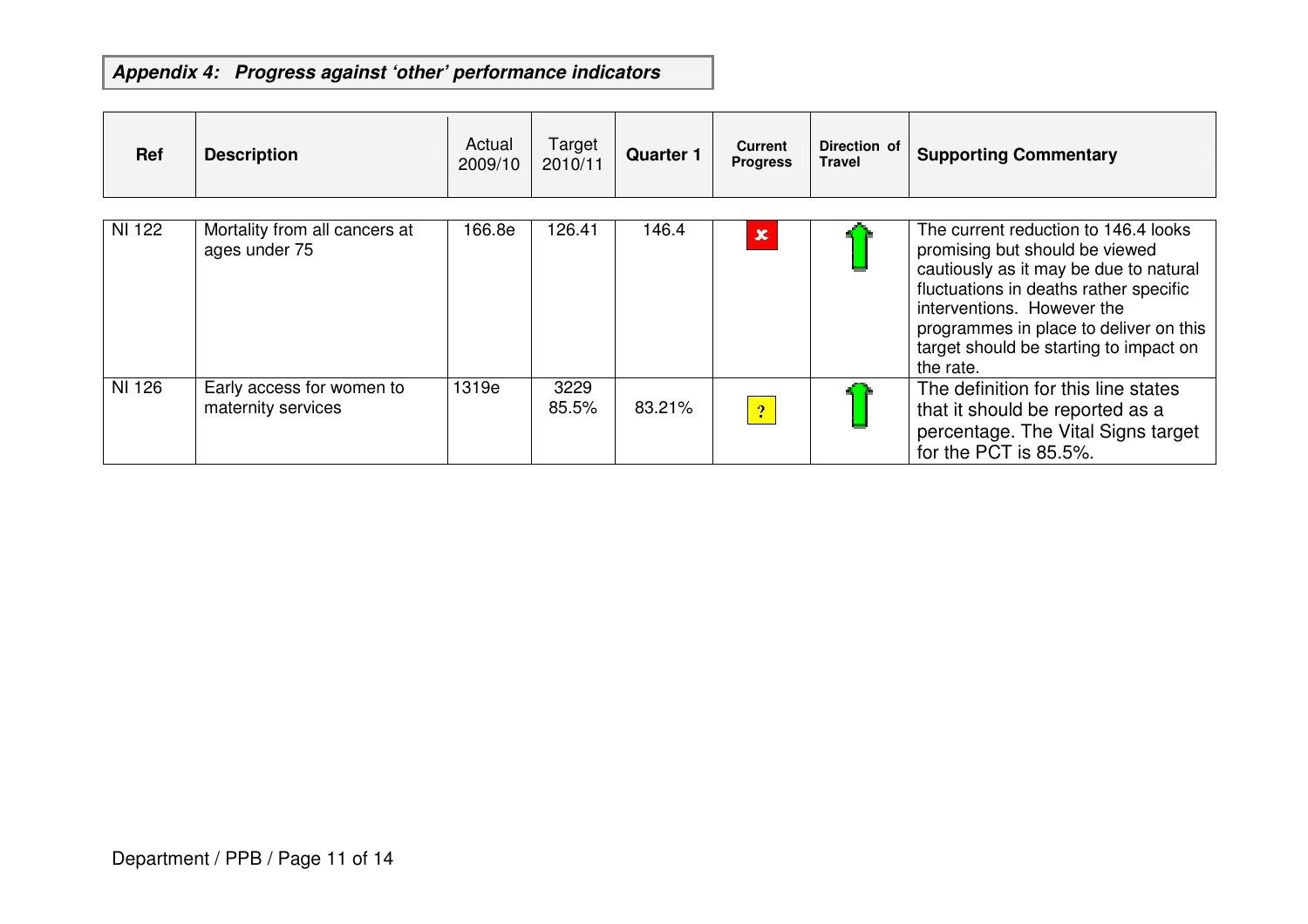## **Appendix 5: Financial Statement**

### ADULTS & COMMUNITY – COMPLEX CARE

### **Revenue Budget as at 30th June 2010**

|                                                   | Annual<br>Revised    | <b>Budget To</b><br>Date | <b>Actual To</b><br>Date | Variance To<br>Date | Actual<br>Including           |
|---------------------------------------------------|----------------------|--------------------------|--------------------------|---------------------|-------------------------------|
|                                                   | <b>Budget</b>        |                          |                          | (overspend)         | Committed<br>Items            |
|                                                   | £000                 | £000                     | £000                     | £000                | £000                          |
| Expenditure                                       |                      |                          |                          |                     |                               |
| Employees                                         | 5,177                | 1,206                    | 1,128                    | 78                  | 1,189                         |
| <b>Premises Support</b>                           | 32                   | 0                        | 1                        | (1)                 |                               |
| <b>Other Premises</b><br><b>Food Provisions</b>   | 76<br>$\overline{4}$ | 12<br>1                  | 11<br>$\mathbf 0$        | 1<br>1              | 1<br>$\boldsymbol{0}$         |
| Supplies & Services                               | 1,671                | 263                      | 261                      | 2                   | 295                           |
| Transport                                         | 707                  | 176                      | 170                      | 6                   | 233                           |
| <b>Departmental Support Services</b>              | 193                  | $\overline{c}$           | 1                        | 1                   | 1                             |
| <b>Emergency Duty Team</b>                        | 100                  | $\overline{0}$           | $\mathbf 0$              | $\overline{0}$      | $\mathbf 0$                   |
| Aids & Adaptations                                | 113                  | 29                       | 48                       | (19)                | 58                            |
| Contribution to Joint Equipment<br>Service        | 231                  | 0                        | $\mathbf 0$              | $\overline{0}$      | $\mathbf 0$                   |
| <b>Community Care:</b>                            |                      |                          |                          |                     |                               |
| <b>Residential Care</b>                           | 594                  | 137                      | 133                      | 4                   | 133                           |
| <b>Nursing Care</b>                               | 136                  | 31                       | 35                       | (4)                 | 35                            |
| Home Care                                         | 198<br>142           | 46<br>33                 | 62<br>13                 | (16)<br>20          | 62<br>13                      |
| <b>Supported Living</b><br><b>Direct Payments</b> | 52                   | 12                       | 27                       | (15)                | 27                            |
| Day Care                                          | 3                    | 1                        | 3                        | (2)                 | $\ensuremath{\mathsf{3}}$     |
| <b>Asset Charges</b>                              | 1,372                | 0                        | 0                        | 0                   | $\mathbf 0$                   |
| <b>Total Expenditure</b>                          | 10,801               | 1,949                    | 1,893                    | $\overline{56}$     | 2,051                         |
|                                                   |                      |                          |                          |                     |                               |
| Income                                            |                      |                          |                          |                     |                               |
| <b>Residential Fees</b>                           | $-90$<br>$-64$       | $-19$<br>$-14$           | -6                       | (13)                | -6                            |
| Fees & Charges<br>Rents Income                    | $-28$                | $\mathbf 0$              | $-18$<br>$\mathbf 0$     | 4<br>0              | $-18$<br>$\mathbf 0$          |
| PCT Contribution to Care                          | $-362$               | $\mathbf 0$              | $\mathbf 0$              | $\pmb{0}$           | $\pmb{0}$                     |
| Health Contribution to care                       | $-148$               | 0                        | $\pmb{0}$                | 0                   | $\pmb{0}$                     |
| <b>HBC Support Costs Income</b>                   | $-21$                | $\mathbf 0$              | $\mathbf 0$              | $\pmb{0}$           | $\pmb{0}$                     |
| <b>PCT Reimbursement</b>                          | $-1,360$             | 0<br>$\overline{0}$      | 0                        | $\mathbf 0$         | $\mathbf 0$<br>$\overline{0}$ |
| Capital salaries<br><b>Government Grants:</b>     | $-84$                |                          | 0                        | 0                   |                               |
| <b>Supporting People Grant</b>                    | $-1,076$             | $-268$                   | $-260$                   | (8)                 | $-260$                        |
| <b>Preserved Rights Grant</b>                     | $-90$                | 0                        | 0                        | 0                   | 0                             |
| Handyman Grant                                    | $-70$                | $-70$                    | $-70$                    | 0                   | $-70$                         |
| <b>DFG</b>                                        | $-40$                | $-40$                    | -44                      | 4                   | $-44$                         |
| Other Income<br><b>Total Income</b>               | $-205$<br>$-3,638$   | 0<br>$-411$              | $-1$<br>$-399$           | (12)                | $-1$<br>$-399$                |
|                                                   |                      |                          |                          |                     |                               |
| <b>Net Expenditure</b>                            | 7,163                | 1,538                    | 1,494                    | 44                  | 1,652                         |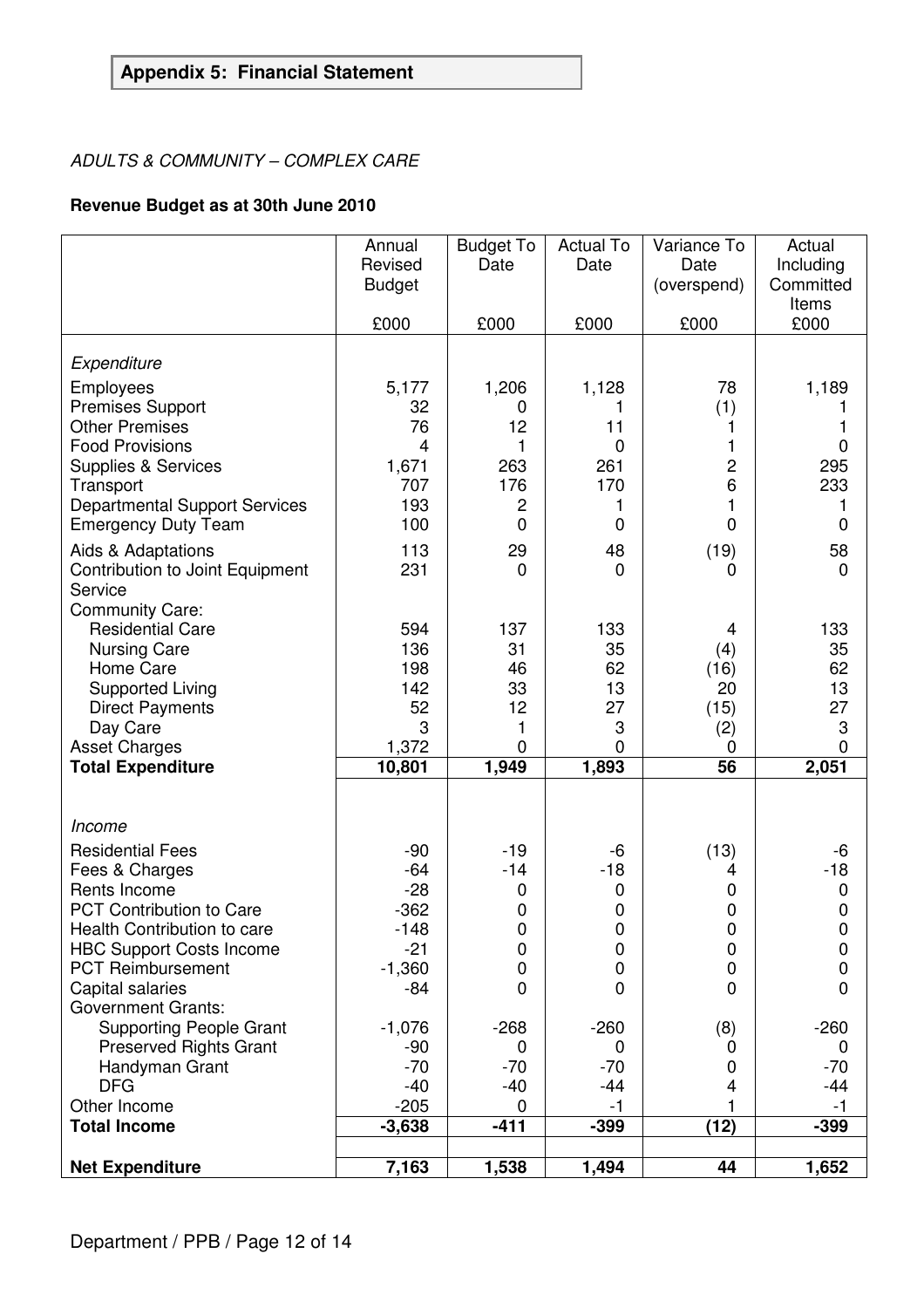#### **Comments on the above figures:**

In overall terms revenue spending at the end of quarter 1 is under budget profile by £44k. This is due to expenditure on the staffing budget being less than anticipated during the first quarter of the financial year. There are several vacant front line service posts which are expected to be filled during the next quarter so this under spend is not likely to continue for the remainder of the year. The community care budget, however is currently £22k over budget profile, resulting in a lower under spend overall for the department at this point of the year. In particular the Homecare & Direct Payments budgets are under pressure as an increasing number of service users are being supported at home using home care and telecare services or opting to choose a direct payment to enable them to arrange their own care package as this offers more flexibility and choice. The corresponding reduction in residential care has also led to a reduction in residential income. Work is currently underway to realign the community care budgets across the Directorate and should be completed by quarter 2 report. This will reflect, more accurately, the services provided to service users.

Food provisions budget is under budget profile due to the Meals on Wheels service delivering more hot meals and tea packs resulting in additional income.

The Aids & adaptations budget continues to be under pressure, as expected, as more service users are supported within their own homes as opposed to residential placements. This budget will be closely monitored throughout the year to ensure it is contained within the departments budget.

COMPLEX CARE

#### **Capital Budget as at 30th June 2010**

|                       | 2010/11    | Allocation | Actual   | Allocation |
|-----------------------|------------|------------|----------|------------|
|                       | Capital    | To Date    | Spend To | Remaining  |
|                       | Allocation |            | Date     |            |
|                       | £000       | £000       | £000     | £000       |
|                       |            |            |          |            |
| Mental Health Centre  | 101        | 25         |          | 101        |
| <b>Total Spending</b> | 101        | 25         |          | 101        |